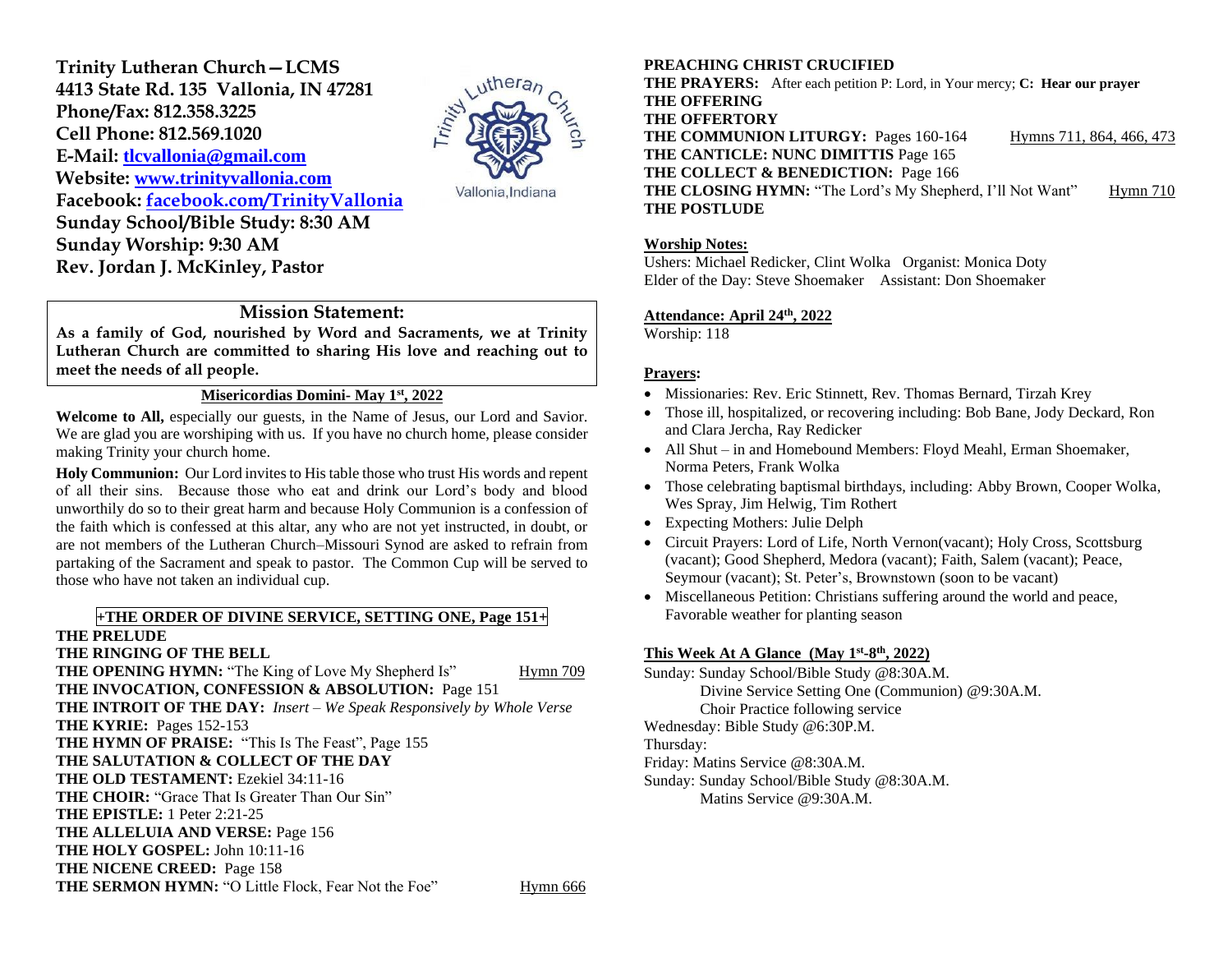## **Trinity News and Notes**:

• **General Fund Balance:** \$3,009.78

## • **VBS**

Kids ages 3 through 5th grade can sign up for VBS (June 1-5) in the Narthex. This year's theme is "Every Tribe, Language, and People," based on the Biblical reality of how God's saving message goes out to all nations. More details to come—stay tuned!

## • **Medora Vacancy**

Pastor McKinley will begin the serving the vacancy at Medora on Sunday, May 8th. The service there begins at 11 a.m., which may mean Pastor McKinley may have to leave during the closing hymn on Sundays when we celebrate the Lord's Supper.

## • **Times for Confession and Absolution**

As Pastor announced, he will be holding certain times available for members of our congregation to come to confession and receive the absolution. Since this is a new addition to our schedule, these times may vary, depending on what works best. Check the bulletin for the week to week schedule. This week, Pastor will be available on Wednesday evening from 7:45 to 8:30 and Thursday morning from 7:30 to 8:15. Please come to the sanctuary. If he is with someone already, please wait in the lobby.

# • **Last SCRIP Order of the School Year!**

SCRIP orders are due Friday, May 6th. SCRIP is an opportunity to support Lutheran Central by purchasing gift cards at cost to use on everyday purchases or as gifts. By purchasing them through the SCRIP program, LC gets a percentage of each purchase that we then use for student activities and equipment. We will ensure all orders are delivered upon arrival. Order forms can be found in each church or you may contact your church representative: *Trinity: Andrea McKinley*

Thank you for your support this year! So far this year SCRIP has raised \$1,012 for the school!

# • **Trinity Lutheran High School Plant Sale**

The Annual Trinity Lutheran High School Plant Sale will be held on Saturday, May 7th from 10 am-2 pm. Many options will be available including marigolds, zinnias, petunias, dahlias, a variety of vegetables, bedding plants, hanging baskets, potted plants, and many more! See you there!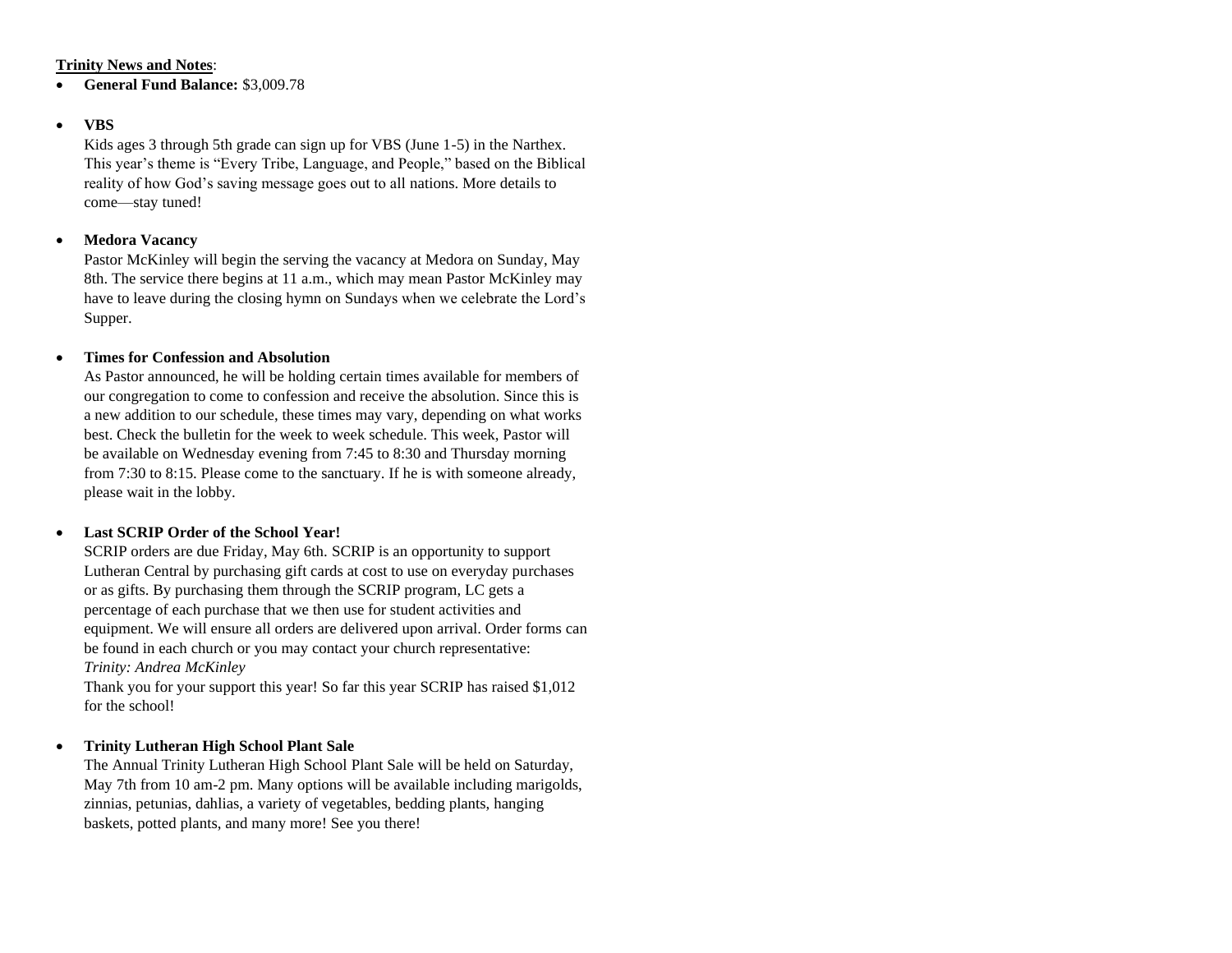#### • **Stewardship**

John 10:16 – "And I have other sheep that are not of this fold. I must bring them also, and they will listen to my voice." On their own sheep are in great danger. They need a shepherd to guide them. The sheep know the Shepherd's voice, and we delight to go where He leads. Of course, the world, the devil, and our own sinful flesh want to pull us in another direction. Namely, they want to pull us in the direction of death. But following the Shepherd means life. So, no matter how difficult the path is, let us follow the Shepherd!

## • **Quality, Quantity, Qualified**

Issues, Etc. is a radio-talk show and podcast produced by Lutheran Public Radio in Collinsville, IL and hosted by LCMS Pastor Todd Wilken. This week's subjects include: The Movie "Father Stu," The Vocation of Mother, 4th Century Bishop Athanasius of Alexandria, The Jerusalem Council and more. You can listen at your convenience at issuesetc.org, the LPR mobile app and your favorite podcast provider.

#### • **Stewardship**

John 10:16 – "And I have other sheep that are not of this fold. I must bring them also, and they will listen to my voice." On their own sheep are in great danger. They need a shepherd to guide them. The sheep know the Shepherd's voice, and we delight to go where He leads. Of course, the world, the devil, and our own sinful flesh want to pull us in another direction. Namely, they want to pull us in the direction of death. But following the Shepherd means life. So, no matter how difficult the path is, let us follow the Shepherd!

## • **Quality, Quantity, Qualified**

Issues, Etc. is a radio-talk show and podcast produced by Lutheran Public Radio in Collinsville, IL and hosted by LCMS Pastor Todd Wilken. This week's subjects include: The Movie "Father Stu," The Vocation of Mother, 4th Century Bishop Athanasius of Alexandria, The Jerusalem Council and more. You can listen at your convenience at issuesetc.org, the LPR mobile app and your favorite podcast provider.